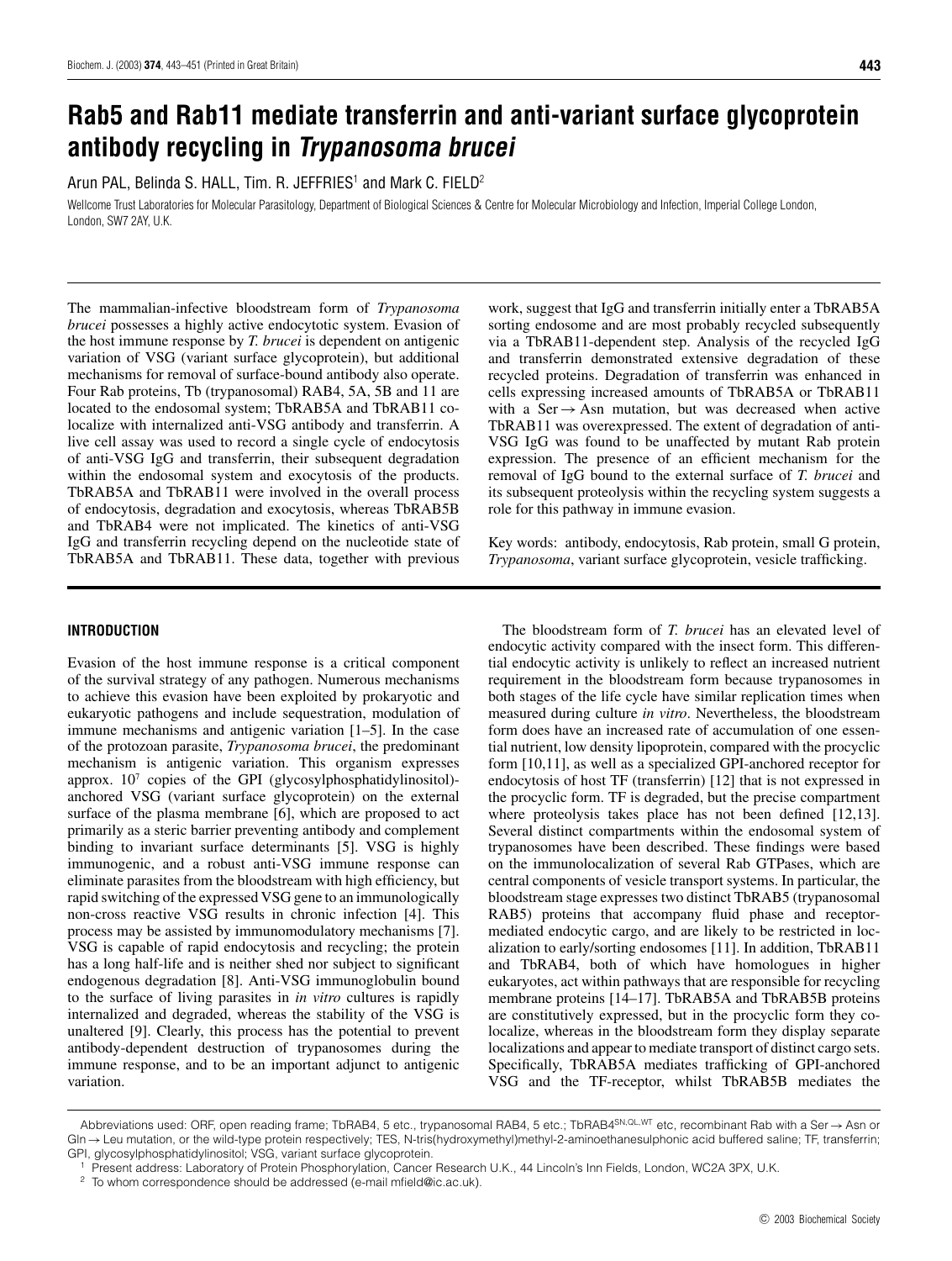trafficking of ISG (invariant surface glycoprotein) $_{100}$  [11,17]. Moreover, TbRAB11 is strongly upregulated in bloodstream stages, and partially co-localizes with TbRAB5A, VSG and the TF-receptor, suggesting that it may play a general role in recycling ligands. Using a novel live-cell assay to monitor endocytosis and recycling of anti-VSG IgG and TF, TbRAB5A and TbRAB11, but not TbRAB4 and TbRAB5B, are implicated as important components of the recycling system.

## **MATERIALS AND METHODS**

## **Culture of bloodstream forms of T. brucei**

Bloodstream forms of *T. brucei* MITat 1.2, derived from Lister strain 427 and expressing VSG 221, were cultured in HMI-9 medium, at 37 °C at 5 % CO<sub>2</sub> in medical flats (Corning) in a humid atmosphere. Continued expression of the 221 VSG was checked periodically by immunofluorescence, and always approached 100%. Trypanosomes were maintained at densities between 105 and  $5 \times 10^6$  cells/ml. Mutant trypanosomes were maintained in HMI-9 selection medium with 2.5 *µ*g G418 or phleomycin (Gibco) as appropriate.

## **Generation of mutant trypanosomes**

Cell lines were derived by transfection of various TbRAB ORFs (open reading frames) using the pXS519 plasmid (targeted to the tubulin locus on chromosome I), as described previously [11]. Following the transfection procedure, cultures were expanded in 24-well plates and cloned by limiting dilution as required. Integration and expression of the ectopic copy of the recombinant mutant Rab gene was verified by PCR [11] from genomic DNA using the primers 3pXS519 (5 -GGGAAAAGCCAACTAAAT-CGGC-3 ) and 5pXS519 (5 -CGAAAGGGCACATCGGCAC-GC-3 ) and by Western blot analysis. Silent restriction sites were introduced into the mutagenized TbRAB ORFs to facilitate verification that the correct construct had been integrated (see below and [11]).

# **Construction of mutant TbRAB isoforms and production of antibodies**

Construction of the TbRAB5A and TbRAB5B mutants and production of rabbit polyclonal antibodies against these proteins have been described previously [11]. Rabbit anti-TbRAB11 antibody has also been described previously [16]. For TbRAB4, the complete ORF was amplified with the primers 5 -CGGAGGAT-CCCAACCATGTCAGAGAGATATC-3' and 5'-GTGGAATTC-AAATACCTAACAAGCACACG-3 . The product was digested with *Bam*HI and *Eco*RI and inserted into pGEX-3X (Amersham Biosciences). Polyclonal murine and rabbit antibodies were raised against affinity purified TbRAB4-GST (glutathione S-transferase) fusion protein expressed in *E. coli*, using RIBI (Sigma) as adjuvant and a minimum of four immunizations [15]. All antibodies were checked for cross-reactivity against a range of non-cognate TbRABs and by competition with the cognate TbRAB; in no case was cross-reactivity detected, and cognate competition was always achieved confirming specificity of the antibodies (results not shown). TbRAB4WT (wild-type protein) was amplified from genomic DNA using the primers 5 -CGGAAAGCTTCAACC-ATGTCAGAGAG-3' and 5'-TTTGGATCCAATACCTAACAA-GC-3'. The TbRAB4<sup>SN</sup> (Ser  $\rightarrow$  Asn) mutation was introduced with the primers 5 -CGGAAAGCTTCAACCATGTCAGAGAG-ATATCAACAGTTAATGAAGTTAATTGTTGTTGGAGATAG-

CGGCACAGGTAAAAATTCTC-3' and 5'-TTTGGATCCAA-TACCTAACAAGC-3'. The TbRAB4<sup>QL</sup> (Gln  $\rightarrow$  Leu) mutant was prepared using the primers 5 -CCGGTCTAGAAAGATACAAA-TCAG-3' and CTGATTTGTATCTTTCTAGACCGGC-3'. PCR products were cut with *Bam*HI and *Hin*dIII and inserted into pXS219 vector and then subcloned into pUB39. The pUB39 construct was transfected into BF4 cells (trypanosome bloodstream-form cell line harbouring inducible T7) and selected with 2.5  $\mu$ g/ml phleomycin in the presence of 1  $\mu$ g/ml tetracycline [18].

The TbRAB11 ORF was amplified using the primers 5 -ATG-AATTCCTTATTCTTTGATGAAGCCAAG-3' and 5'-ATACCC-GGGTTAACAGCACCCGCCACTCGC-3 , and then ligated into pBluescript. The SN and QL mutants were generated by megaprimer PCR. The primers 5 -CCAAAGCTTATGGAAGA-CATGAACCTTACG-3' and 5'-GTAGCGAGTCATGAGGGAA-TTCTTCCCAACACCGCT-3 , were used to generate an S21N/ N22S double point mutation PCR product within the portion of the recombinant gene encoding the N-terminal region of TbRAB11. This PCR product was then used as a megaprimer in a second PCR, employing 5 -TCTGTCATGAATTCGTTAA-CAGCACCCGCCACT-3' to regenerate the entire ORF, which was then cloned into pXS519. Similarly, TbRAB11<sup>Q66L</sup> was made by producing a mutagenic megaprimer with 5'-CCAAAGCTT-ATGGAAGACATGAACCTTACG-3' and 5'-GCGGAAACGTT-CTAGACCAGCGGTATCCCA-3 , followed by reconstruction of the ORF in a PCR using the megaprimer and 5'-TCTGTCA-TGAATTCGTTAACAGCACCCGCCACT-3 , and subcloning into pXS519. All mutant TbRABs were verified by DyeDeoxy sequencing using BigDye terminator chemistry on a 377 DNA sequencer (Applied Biosystems Inc.).

# **FITC-labelled probes**

Polyclonal rabbit IgG anti-VSG 221 from *T. brucei* (MITat 1.2) was raised and purified as described previously [9]. IgG and bovine holotransferrin (Sigma) were covalently coupled to fluorescein isothiocyanate by standard methods and the labelled proteins separated from the reaction mixture by gel filtration on Sephadex G-25. The yield and fluorescein:protein molar ratio were determined by a standard method based on the absorbance of both the protein and the attached fluorescent probe, employing a correction for the contribution of the probe absorbance to that of the protein as described previously [19,20].

# **Continuous fluorescence single turnover assay**

Full details of the derivation of the method can be obtained from H. P. Voorheis, Department of Biochemistry Trinity College, Dublin, Ireland. Unless otherwise mentioned, all manipulations were carried out on ice (*<* 4 *◦* C). Cells were harvested from culture vessels, washed and resuspended in 5 ml of TES buffer [N-tris(hydroxymethyl)methyl-2-aminoethanesulphonic acid buffered saline: 120 mM NaCl, 5 mM KCl, 3 mM MgSO<sub>4</sub>, 16 mM  $Na<sub>2</sub>HPO<sub>4</sub>$ , 5 mM  $KH<sub>2</sub>PO<sub>4</sub>$ , 30 mM Tris, 10 mM glucose, 0.1 mM adenosine, pH 7.4] at 109 trypanosomes/ml at 0 *◦* C. A preliminary incubation of typically  $2 \times 10^8$  cells was then conducted in TES buffer at 30 *◦*C for 15 min at a cell density of 107 cells/ml with stirring in order to allow any cycles of endocytosis–exocytosis of material derived from the culture medium to be completed. The incubation was terminated by diluting the suspension into a 4-fold excess (v/v) of ice-cold TES, centrifuging and resuspending at  $2 \times 10^8$  cells/ml in icecold TES and then incubating with FITC–IgG or FITC–TF (final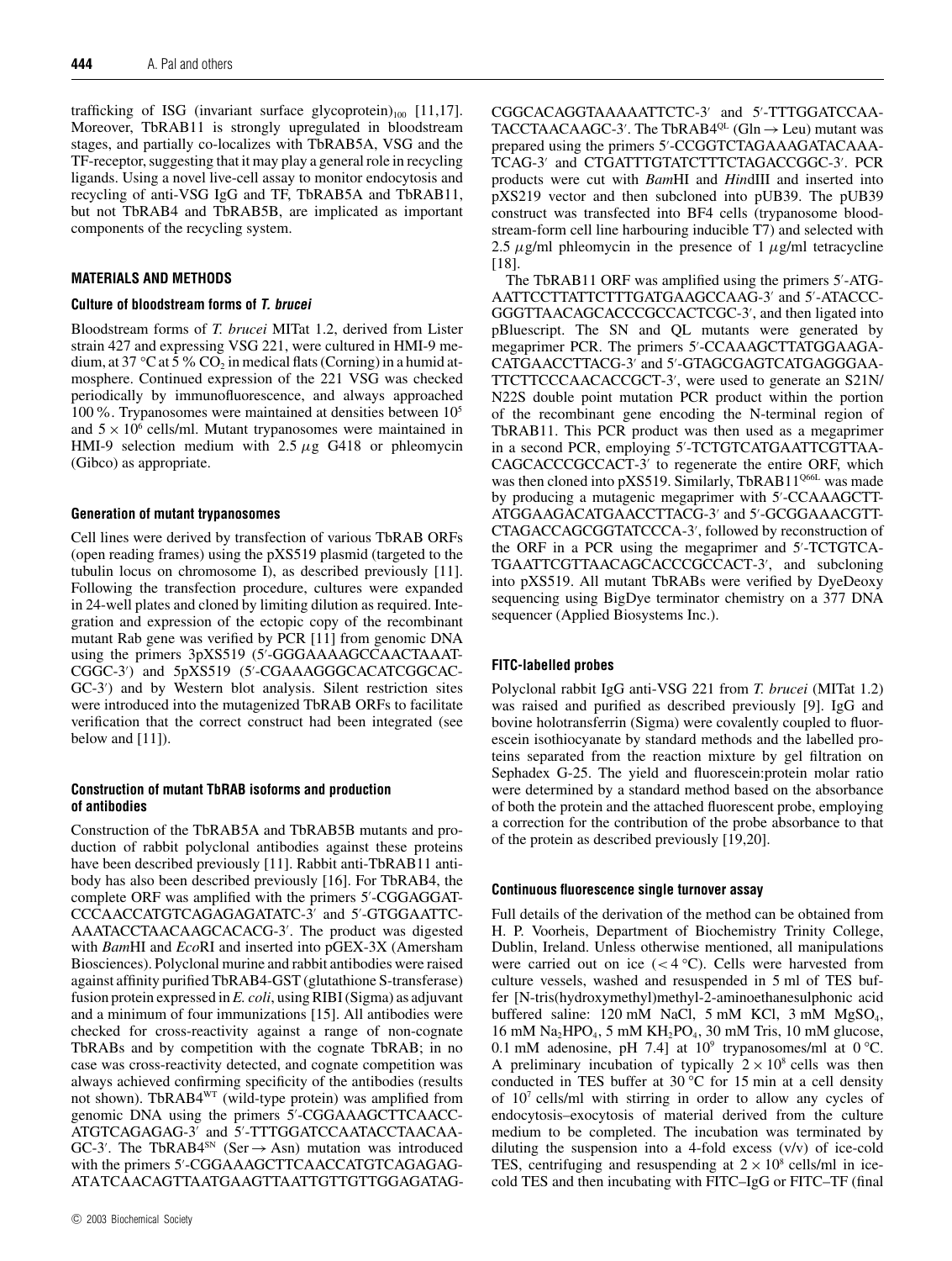concentrations of 20  $\mu$ g/ml or 65  $\mu$ g/ml respectively) for 30 min at 0 *◦* C to allow the IgG or TF to bind to the cell surface. After two washes with TES buffer at 0 *◦* C, the cells were resuspended in the same buffer at  $0 °C$  to obtain a final stock cell suspension ( $2 \times$  $10^9$  cells/ml). An aliqout (60  $\mu$ l) of this final cell suspension was added to a stirred fluorescence cuvette containing 3 ml of prewarmed isosmotic TES buffer. Fluorescence was recorded over a period of 1–2 h in an LS50B PerkinElmer fluorimeter (excitation wavelength, 476 nm; emission wavelength, 515 nm; both slit widths 5 nm). Data were sampled every 10 s in each of four cuvettes in parallel and recorded digitally with FL WinLab 5.0 (PerkinElmer). Correction for differences in cell concentration between cuvettes was accomplished by determining the concentration of cell protein in each cuvette at the termination of the assay.

## **Gel filtration chromatography**

Following the completion of a single turnover experiment, using FITC-labelled anti-VSG IgG or FITC–TF, trypanosomes were centrifuged (20 min,  $4000 g$ ) and the supernatant was filtered through a 0.2  $\mu$ m filter and applied to a column (1 cm  $\times$  55 cm) of Bio-Gel P-2. The FITC-labelled material in the supernatant was eluted (20 *◦*C, 0.3 ml/min) from the column with TES buffer and collected in 2.5 ml fractions. The fluorescence of each fraction was determined with a PerkinElmer LS50B fluorimeter. Data were normalized to the total fluorescence for that experiment. FITC– TF and FITC–IgG eluted at the void volume, whereas proteolysed FITC–TF and FITC–IgG (3 *µ*g Pronase overnight at 37 *◦* C) eluted with the total inclusion volume (determined with cysteine).

#### **RESULTS**

### **Generation of mutant trypanosomes**

Many studies of Rab proteins in higher eukaryotes have demonstrated that a specific point mutation within the region of the GTP binding site (WDTAGQE:  $Q \rightarrow L$ ) results in a dominant active mutant protein which has dramatically reduced GTPase activity but retains affinity for GTP. Also, a specific point mutation in the first consensus GTP-binding region (SVGK:  $S \rightarrow N$ ) generates a dominant inactive protein with enhanced GDP-binding characteristics [21–23]. In the highly conserved GTP-binding regions of the TbRAB family, analogous mutations result in similar alterations to the GTP-TbRAB interaction, e.g. TbRAB5A, 5B [11], TbRAB18 [24], TbRAB31 and TbRAB2 (M. C. Field and H. I. Field, unpublished work); therefore this strategy is valid for trypanosomatid Rab proteins. The precise mechanism by which the mutations affect function *in vivo* is not completely clear, and is not confined to direct competition with the endogenous form. For example, some GTPase SN mutants are believed to sequester specific exchange factors, responsible for downstream function [25], and thereby effectively deplete the cell of wild-type Rab activity.

The intracellular localization and expression profiles of TbRAB4, 5A, 5B and 11 in bloodstream forms of *T. brucei*, as well as specific alterations to the endocytic behaviour of cells possessing either a TbRAB5A or a TbRAB5B mutant background, have been reported previously [11,15,16]. Parasites expressing SN or QL recombinant mutant Rab proteins or overexpressing the wild-type protein for each of the TbRAB4, 5A, 5B and 11 isoforms, from genomically integrated pXS519 or pUB39, were obtained by electroporation, selection and cloning (see the

#### **Table 1 Western blot analysis of TbRAB overexpression**

Boiling-SDS lysates prepared from bloodstream-form cells expressing ectopic copies of various TbRAB proteins were fractionated by reducing SDS/PAGE, blotted on to nitrocellulose, and transferred protein was visualized by Ponceau S. TbRAB proteins were detected as described in the Materials and methods section by enhanced chemoluminescence. Data were quantified by densitometry using NIH Image, and loading normalized for total protein transferred by reference to Ponceau S stain. The specificity and derivation of the antibodies has been described previously [11,15,16]. Data are expressed as fold expression, with the endogenous level set at 1.0.  $n =$  number of independent determinations (derived from separately prepared lysates).

| TbRAB protein | <b>Isoform</b> | Expression    | П |  |
|---------------|----------------|---------------|---|--|
| 4             | WT             | $23.4 + 2.0$  | 2 |  |
|               | QL             | $24.2 + 2.2$  | 2 |  |
|               | SN             | $2.1 + 0.4$   | 2 |  |
| 5A            | WT             | $4.1 + 0.6$   | 3 |  |
|               | QL             | $4.0 + 0.5$   | 3 |  |
|               | SN             | $1.0 + 0.2^*$ | 3 |  |
| 5B            | WT             | $11.1 + 0.8$  | 3 |  |
|               | QL             | $10.3 + 1.1$  | 3 |  |
|               | SN             | $10.2 + 1.2$  | 3 |  |
| 11            | WT             | $4.2 \pm 0.8$ | 2 |  |
|               | QL             | $3.7 + 0.9$   | 2 |  |
|               | SN             | $7.3 + 0.7$   | 2 |  |

\* Undetectable expression of ectopic copy; not analysed further [11].

Materials and methods section) in all but one case. The TbRAB5A<sup>SN</sup> form could not be generated despite repeated attempts [11]. All of the other TbRAB5 isoforms were ectopically expressed to a level 4–10-fold greater than the endogenous protein (Table 1). Genomic insertion of the plasmids encoding isoforms of TbRAB4 and TbRAB11 was verified by PCR (results not shown). Quantitative Western blot analysis (Table 1) confirmed that overexpression of the TbRAB11 isoforms was of the order of 4-fold compared with the endogenous protein, whereas expression of ectopic copies of TbRAB4 isoforms were either equal to the endogenous protein (TbRAB4<sup>SN</sup> mutant) or more than 4-fold higher (all other mutant types of TbRAB4).

## **FITC-labelled anti-VSG IgG can be monitored as it progresses through the trypanosome endocytic pathway**

The endocytic compartments of bloodstream-form trypanosomes are typical low pH internal compartments [26]; hence a pHsensitive fluorophore will exhibit altered emission characteristics as a function of its location. For fluorescein, a decrease in emission can be correlated with endocytosis of the probe from the exterior of the cell into the endosomal system. A return to the initial fluorescence level will result if the probe is subsequently recycled to the exterior of the cell. Endocytosed antibody can be detected in defined endosomal compartments [11,15], confirming that immunoglobulin traverses the endosomal system of bloodstream form trypanosomes.

Trypanosomes were allowed to bind FITC-labelled anti-VSG antibody at 0 *◦*C, washed to remove unbound antibody, and then allowed to endocytose in the absence of additional antibody in the supporting medium. Recorded fluorescence varied over time in a highly reproducible manner (Figure 1). The initial emission dropped rapidly to a minimum at approx. 300 s, and was then followed by a rapid return to the initial fluorescence at approx. 500 s (Figure 1A). The final fluorescence intensity was substantially greater than the initial value at the beginning of the experiment. The overshoot is at least partly explained by proteolysis,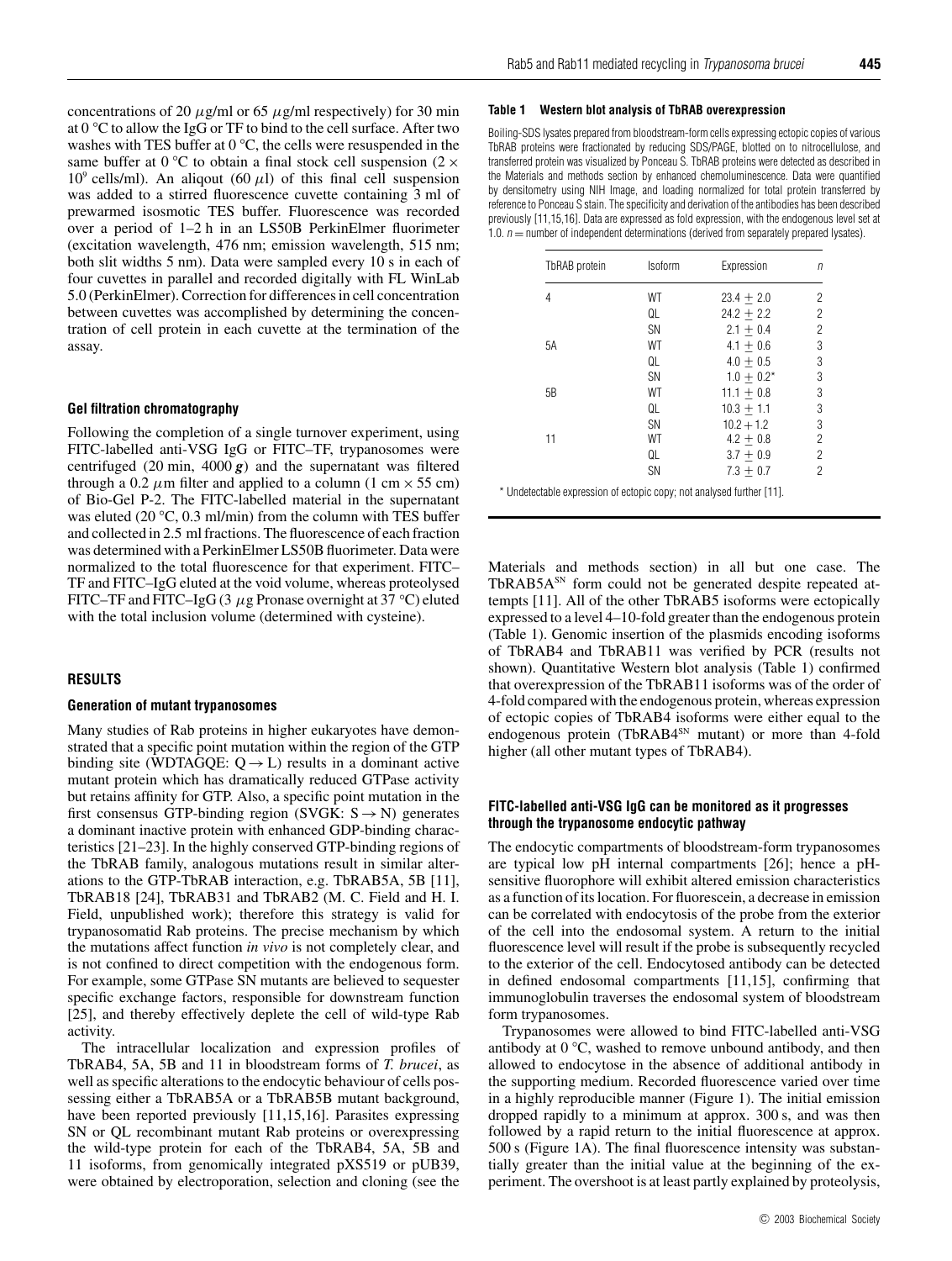

**Figure 1 Change in fluorescence of FITC-labelled anti-VSG IgG following binding to the surface of MITat 1.2 bloodstream forms of T. brucei**

Parental wild-type bloodstream form cells (MITat 1.2) were labelled with anti-MITat 1.2 VSG IgG, incubated in stirred fluorescence cuvettes and monitored for up to 5000 s. (**A**) Trypanosomes incubated in the presence of glucose. (**B**) Trypanosomes in the absence of glucose. (**C**) Trypanosomes in the presence of 1 mM chloroquine. In each panel, the lower trace is the autofluorescence from trypanosomes incubated in the absence of FITC-IgG. For cells incubated without glucose, cells were washed in glucose-free medium with an extra incubation for 5 min at 30 *◦*C before rapidly lowering the temperature and washing prior to antibody labelling. For cells treated with chloroquine (1 mM), the inhibitor was added to the cuvette immediately before adding cells. Representative traces from at least three replicates are shown.

as protease treatment of FITC–IgG results in increased fluorescence (results not shown). If cells are de-energized, by removal of glucose, or the internal pH of the endosomal compartments are raised by addition of chloroquine, these changes in fluorescence are lost. This is consistent with the model that the fluorophore traverses a low pH compartment during an energy-requiring transport process.

To facilitate comparison between cell lines, several parameters to describe the time-dependent changes in fluorescence were introduced. The time from the beginning of endocytosis to the return of the fluorescence to its initial emission,  $\Delta t$ , was found to be highly reproducible (Figure 2). This parameter can serve as a crude measure of how rapidly a probe traverses a portion of the recycling pathway. ∆*t* for MITat 1.2 cells for FITC anti-VSG was 8.83  $\pm$  1.25 min. Further, the extent to which the final emission exceeded the initial value can be expressed as P (Figure 2), the ratio of the fluorescence interval between the final emission level and the minimum  $(\Delta f_2)$  to the initial emission and the minimum  $(\Delta f_1)$  (Figure 2). The ratio P was also found to be highly reproducible. For MITat 1.2, ratio P = 6.7  $\pm$  0.7. The molecular basis for this parameter is somewhat complex and depends in part on the degree of degradation of the probe whereas traversing



### **Figure 2 Schematic fluorescence time-course to illustrate derivation of parameters in Table 2**

Following endocytosis of surface-bound fluorescent ligand, fluorescence decreases owing to the lower pH in endosomes/lysosomes. Fluorescence rises again as a combined result of the higher pH in recycling compartments plus a contribution from proteolysis of the protein probe. At the present time the relative contributions of these two factors are not known, and hence the parameters are simply comparative and do not make predictions concerning mechanism.  $\Delta t$  is the time from the beginning of endocytosis ( $t = 0$ ) to a point when fluorescence reaches the initial value again; delayed recycling is accompanied by increased  $\Delta t$ .  $\Delta t_1$  is the difference between the initial fluorescence and the minimum,  $\Delta f_2$  is the difference between the final level and the minimum. P is the ratio  $\Delta f_2/\Delta f_1$ , and is a measure for how much the final fluorescence exceeds the initial value. For completely abrogated proteolysis, the fluorescence is determined by pH only, and  $P = 1.0$ .

the endosomal system and most likely additional factors. Overall these data indicate that this approach is a valid method for investigation of recycling kinetics.

# **Effect of expression of TbRAB4, 5 and 11 mutant isoforms on recycling of FITC-labelled anti-VSG IgG**

The 11 TbRAB mutant clones were analysed using continuous fluorescence assay under single-turnover conditions. Each group of mutants was analysed concurrently with the untransfected parental line. Analysis of the results obtained with the recombinant mutant isoforms of TbRAB11 were striking. First, there was no significant effect of the expression of any of the recombinant TbRAB11 isoforms on the rate of the endocytic portion of the recycling of FITC-labelled anti-VSG antibody present within the surface immune complexes of bloodstream forms of *T. brucei* (Figure 3A). However, marked effects were observed on the rate of exocytosis of the internalized antibodies from the endosomal compartment to the external supporting medium. The TbRAB11<sup>WT</sup> cells showed significant acceleration of the exocytic rate compared with the parent (Figure 3A), whereas dominant-active TbRAB11<sup>QL</sup> cells were even faster in exocytosis than the wild-type overexpressor (Figure 3A) and the dominantinactive Rab11<sup>SN</sup> was markedly slowed in exocytosis compared with the parental cells. These data establish that the release of antibody from bloodstream form trypanosomes requires trafficking in a TbRAB11-dependent manner. The participation of TbRAB11 in vesicle trafficking from the endosomal compartment to the plasma membrane is consistent with previous observations on the trafficking of different cargo in other types of cells [27] and with observations on the location of TbRAB11 compared with internalized VSG antibody in trypanosomes [15].

None of the TbRAB4 mutant cells displayed any significant alteration at any stage in the recycling of FITC-labelled anti-VSG IgG (Figure 3B); the observed rates of initial fluorescence decrease and subsequent increase were identical to those of the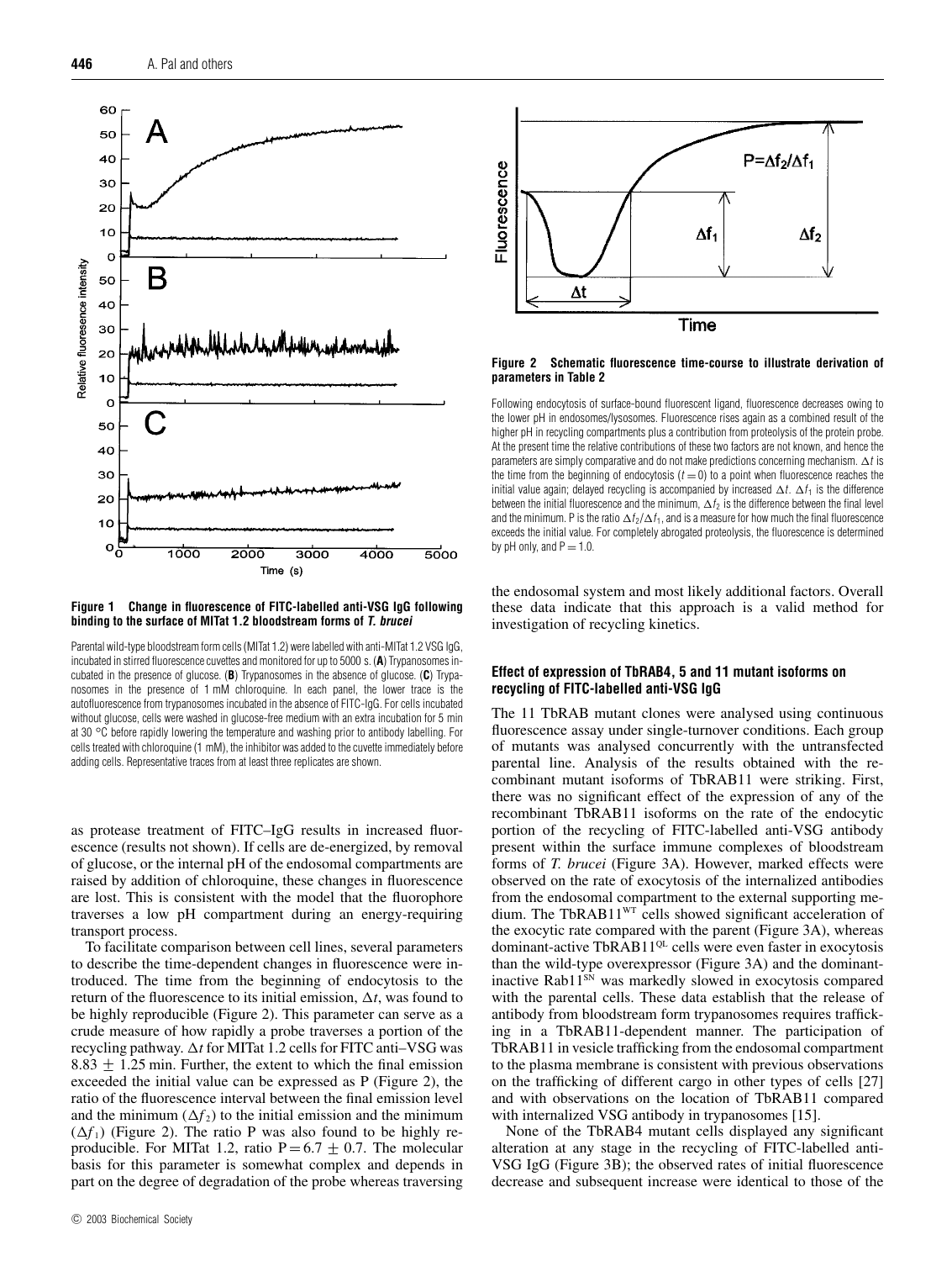#### **Table 2 Parameters for anti-VSG IgG and transferrin transport in TbRAB mutant trypanosome cells**

An overview of characteristic parameters obtained in continuous uptake assays, as explained in the legend to Figure 4, is given.  $\Delta t$  and the ratio P are expressed as fold over parental for which  $\Delta t$  was 530 + 75 s and P 6.7 + 0.7 for FITC-anti VSG IgG transport and 345 + 33 s and 6.8 ± 0.8 for FITC-transferrin transport. Par, parental bloodstream form cells (MITat 1.2); 4WT, TbRAB4 wild-type overexpressor; 4QL, TbRAB4 overexpressor; 4SN, TbRAB4 overexpressor; 5AWT, TbRAB5A wild-type overexpressor; 5AQL, TbRAB5A overexpressor; 5BWT, TbRAB5B wild-type overexpressor; 5BQL, TbRAB5B overexpressor; 5BSN, TbRAB5B overexpressor; 11WT, TbRAB11 wild-type overexpressor; 11QL, TbRAB11 overexpressor; 11SN, TbRAB11 overexpressor. Errors are the difference of independent experiments for  $n = 2$  or the standard deviation for  $n > 2$ . The number of independent experiments (n) is indicated. \*Significant difference  $(P < 0.003)$  to parental cells as indicated by Student's unpaired t-test, one-tailed distribution and assuming homoscedastic sample variance.

|             | lgG           |               |            | Transferrin   |               |   |
|-------------|---------------|---------------|------------|---------------|---------------|---|
|             | $\Delta t$    | Ratio P       | $\sqrt{n}$ | Δt            | Ratio P       | n |
| Par         | $1.0 + 0.14$  | $1.0 + 0.10$  | 8          | $1.0 + 0.10$  | $1.0 + 0.12$  | 6 |
| 4WT         | $1.0 + 0.08$  | $1.0 + 0.10$  | 2          | $1.0 + 0.07$  | $1.0 + 0.07$  | 2 |
| 4QL         | $1.1 + 0.03$  | $1.0 + 0.09$  | 2          | $1.0 + 0.07$  | $1.0 + 0.10$  | 2 |
| 4SN         | $1.0 + 0.05$  | $1.0 + 0.09$  | 2          | $1.0 + 0.06$  | $1.0 + 0.07$  | 2 |
| 5AWT        | $1.8 + 0.12*$ | $0.7 + 0.13*$ | 3          | $1.7 + 0.11*$ | $0.7 + 0.09*$ | 3 |
| 5AQL        | $2.4 + 0.10*$ | $0.3 + 0.12*$ | 3          | $1.7 + 0.11*$ | $1.2 + 0.07*$ | 3 |
| 5BWT        | $1.0 + 0.15$  | $0.8 + 0.07*$ | 2          | $1.0 + 0.14$  | $1.0 + 0.10$  | 2 |
| 5BQL        | $1.1 + 0.11$  | $0.8 + 0.09*$ | 2          | $1.0 + 0.09$  | $1.0 + 0.12$  | 2 |
| 5BSN        | $1.0 + 0.14$  | $0.8 + 0.12*$ | 2          | $1.0 + 0.10$  | $1.0 + 0.09$  | 2 |
| 11WT        | $0.9 + 0.04*$ | $1.0 + 0.12$  | 3          | $0.9 + 0.06*$ | $1.0 + 0.10$  | 2 |
| 11QL        | $0.9 + 0.04*$ | $1.0 + 0.10$  | 3          | $0.8 + 0.07*$ | $1.0 + 0.09$  | 2 |
| <b>11SN</b> | $2.1 + 0.06*$ | $1.0 + 0.12$  | 3          | $2.2 + 0.05*$ | $1.0 + 0.12$  | 2 |

parental clone. This result is significant for two reasons: first, the data indicate that unlike many organisms where TbRAB4 is implicated in recycling of receptors, in bloodstream trypanosomes it does not play a significant role in this process ([28] and see below), and second, the data indicate that neither the genomic integration of a plasmid carrying a gene encoding a TbRAB isoform, nor its subsequent expression, interferes nonspecifically with endocytosis.

The effects on the recycling of FITC-labelled anti-VSG IgG in mutant trypanosomes carrying recombinant isoforms of TbRAB5A and TbRAB5B were restricted to the exocytic phase of the cycle (Figure 3C and 3D). However, significant effects on recycling were observed. For example, when any of the TbRAB5B isoforms were expressed, the exocytic rate was slowed to the same relatively small extent (Figure 3D), but when the TbRAB5A<sup>WT</sup> was overexpressed the decreased rate was more marked than with any of the TbRAB5B isotypes. When the dominant-active TbRAB5 $A^{QL}$  isoform was expressed, the slowing of the exocytic phase was the greatest observed among all TbRAB5 isotypes and was comparable with that obtained with TbRAB11<sup>SN</sup>. These data suggest that the rate of recycling is inversely proportional to the level of TbRAB5A/GTP.

Expression of either of the dominant-active isotypes, TbRAB5A $QL$  and TbRAB5B $QL$ , or expression of the dominantinactive isotype, TbRAB5B<sup>SN</sup> did not affect the entry rate. Consequently, either TbRAB5A and 5B are not significantly involved in the entry of this cargo in *T. brucei*, or the inward-directed vesicle trafficking system in *T. brucei* is already rate-limiting for an additional component, such that expression of the recombinant TbRAB5 isotypes is without observable impact. These data indicate that TbRAB11 and TbRAB5A are major factors in the recycling of anti-VSG IgG, and are fully consistent with our previous morphological work [11,15,16].



**Figure 3 Effect of overexpression of TbRAB4, TbRAB5A, TbRAB5B and TbRAB11 isoforms on endocytosis and recycling of anti-VSG IgG**

Bloodstream form trypanosomes were harvested from culture and prepared for the experiment, allowed to bind FITC-labelled anti-MITat 1.2 VSG IgG at 0 *◦*C and then incubated at 30 *◦*C in stirred fluorescence cuvettes and fluorescence changes recorded. Panels (**A–D**) show isoforms TbRAB11, TbRAB4, TbRAB5A and TbRAB5B respectively. In each case, wild-type parental cells are indicated with a thick line and other traces (WT, QL and SN) are as indicated. The experiments were performed twice (TbRAB4, TbRAB5B) or three times (TbRAB5A, TbRAB11) with essentially identical results.

# **Effect of expression of TbRAB4, 5 and 11 mutant isoforms on recycling of FITC-labelled TF**

A similar experimental procedure was used to examine endocytosis and recycling of TF (see the Materials and methods section). Again, a rapid decrease in fluorescence was observed, followed by a return to the initial emission and an overshoot. Interestingly, the process was rather more rapid, with the fluorescence minimum being achieved at approx. 3.3 min, and the return to starting fluorescence at *>*6.67 min, overall approx. 1.4-fold more rapid than IgG (Figure 4); a typical value of 5.75  $\pm$  0.55 min for  $\Delta t$  for MITat 1.2 was found. These more rapid kinetics may simply reflect the size of the molecule or the efficiency of passage, and do not necessarily imply a distinct route. In addition, whereas the fluorescence in IgG experiments continued to rise, albeit slowly after 50 min (see Figure 3), for TF a clear plateau was obtained at 25 min, with a typical value for P of 6.8 for parental cells. Taken together, these data suggest that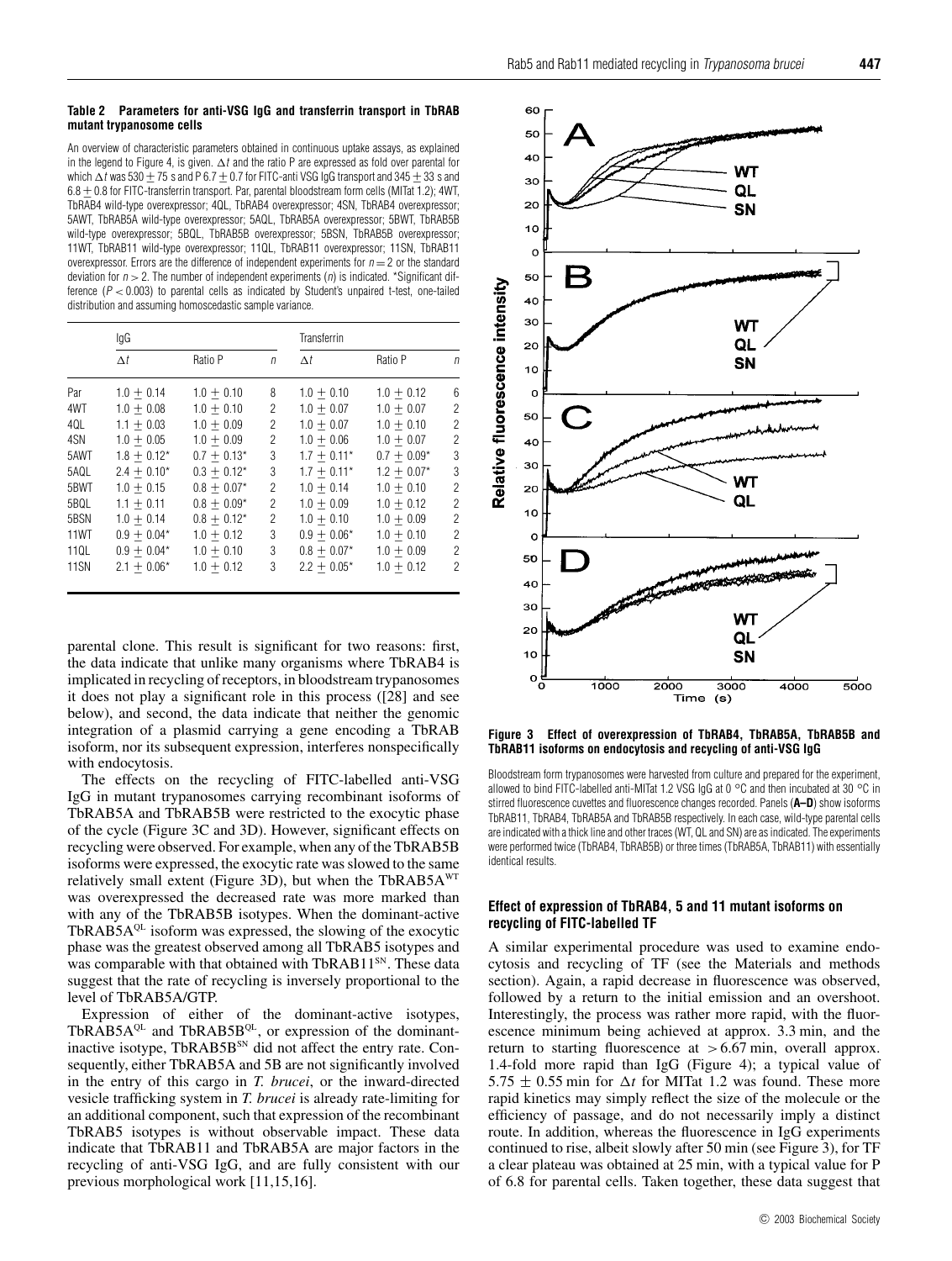

**Figure 4 Effect of overexpression of TbRAB4, TbRAB5A, TbRAB5B and TbRAB11 isoforms on endocytosis and recycling of TF**

Bloodstream form trypanosomes were prepared for the experiment, allowed to bind FITC-labelled TF at 0 *◦*C and then incubated at 30 *◦*C in stirred fluorescence cuvettes and fluorescence changes recorded. Panels (**A–D**) show isoforms TbRAB11, TbRAB4, TbRAB5A and TbRAB5B. In each case, wild-type parental cells are indicated with a thick line and other traces (WT, QL and SN) are as indicated. The experiments have been performed twice (TbRAB4, TbRAB5B, TbRAB11) or three times (TbRAB5A) with essentially identical results.

a rather more rapid system for the recycling of TF is present in *T. brucei* than for IgG. This may, in part, be a reflection of the heterogeneity of polypeptides in polyclonal IgG compared with the homogenous TF.

In the majority of cases, the data obtained for each of the mutant trypanosomes for FITC–TF were highly similar to those obtained with the respective cells for anti-VSG IgG transport. Overexpression of TbRAB11 $W<sub>T</sub>$  and TbRAB11 $Q<sub>L</sub>$  selectively increased recycling of TF, whereas expression of TbRAB11<sup>SN</sup> selectively decreased export of TF (Figure 4A). Expression of recombinant TbRAB4 mutant isoforms was without any detectable effects (Figure 4B). Trypanosomes expressing either the dominant-active TbRAB5A<sup>QL</sup> and TbRAB5A $\overline{N}$ T isoforms also led to a selective decrease of the export of internalized TF (Figure 4C).

Three significant differences between the effects of the TbRAB mutants on TF and anti-VSG IgG transport were detected. First, whereas ectopic expression of TbRAB5B isoforms was without a specific effect on recycling of TF (see Figure 4D where all TbRAB5B mutants show a similar decrease on recycling), a small but detectable influence was seen on anti-VSG IgG transport. Secondly, expression of TbRAB5AQL, both slowed the export of internalized TF and led to an elevated final level of fluorescence (Figure 4C). This result was obtained in three replicates of the experiment, using separately prepared batches of cells, and did not result from a greater level of proteolysis (see below). Thirdly, the overall recycling rate for TF was approx. 1.4 times as fast as that observed for anti-VSG IgG; this increase was due almost entirely to the faster recycling step and not to the uptake phase (compare Figures 3 and 4).

## **IgG degradation is unaltered by TbRAB mutant expression**

Altered endocytosis and recycling kinetics could be expected to affect proteolytic processing of immunoglobulin. Hence, IgG that had been recycled, i.e. released into the supernatant, was analysed after 4000 s. The contents of the assay vessel were centrifuged to remove cells and the supernatant (approx. 3 ml) was loaded directly onto a BioGel P2 column. Importantly, essentially no fluorescence was associated with the cells at this time (results not shown). Previous studies have shown that <sup>125</sup>I-labelled IgG is extensively degraded [9].

For MITat 1.2, gel permeation chromatograms revealed that the majority of fluorescence (*>*65%) was associated with material eluting in the included volume, i.e. with a molecular mass of *<*1800 Da. The centroid of the major peak corresponded to the total volume  $(V_t,$  calibrated with cysteine), and represents remarkably efficient and essentially complete degradation of the antibody (Figure 5 and results not shown). Hence, these data fully confirm earlier observations that IgG is extensively degraded, and that the fragments are predominantly released from the cell. Significantly, none of the trypanosome cell lines analysed displayed altered gel permeation profiles (Table 3). Hence, despite significant effects on recycling rate, the TbRAB proteins did not affect the processing of endocytosed IgG.

#### **TF degradation is altered in TbRAB5A and TbRAB11 mutants**

When the recycled material from a TF–FITC experiment was subjected to gel permeation analysis, extensive degradation was also observed, in agreement with earlier work [13]. Further, this material also corresponded to *>*90% of fluorescence recovered at the end of the experiment, indicating a substantial recycling and release of degraded TF by the parasite. In this case, digestion was more complete than for IgG, with only 15% of fluorescence associated with material in the void volume. Again, the major included peak corresponded to  $V_t$ , suggesting essentially complete degradation (Figure 5).

As with the kinetic analysis, neither TbRAB4 not TbRAB5B mutant backgrounds affected the size distribution of the recovered material, suggesting little effect on proteolytic degradation of TF (Table 3 and Figure 5). In contrast, TbRAB5A and TbRAB11 mutants did significantly alter the state of recovered TF; the TbRAB5A<sup>WT</sup>,  $5A^{QL}$  and  $11^{SN}$  mutants exhibited increased degradation, whereas the TbRAB11<sup>QL</sup> mutant demonstrated decreased degradation. In all cases, only the proportion of material recovered in the included peak was altered (Figure 5 and Table 3), but in no case was the peak position altered, indicating no gross change to the process. These data are consistent with the recycling rate, and suggest that for TF, the extent of degradation is proportional to the time within the recycling system. For example the TbRAB11<sup>SN</sup> background has a reduced recycling rate, and hence TF spends a longer period within the endocytic system; material recycled from these cells is more processed.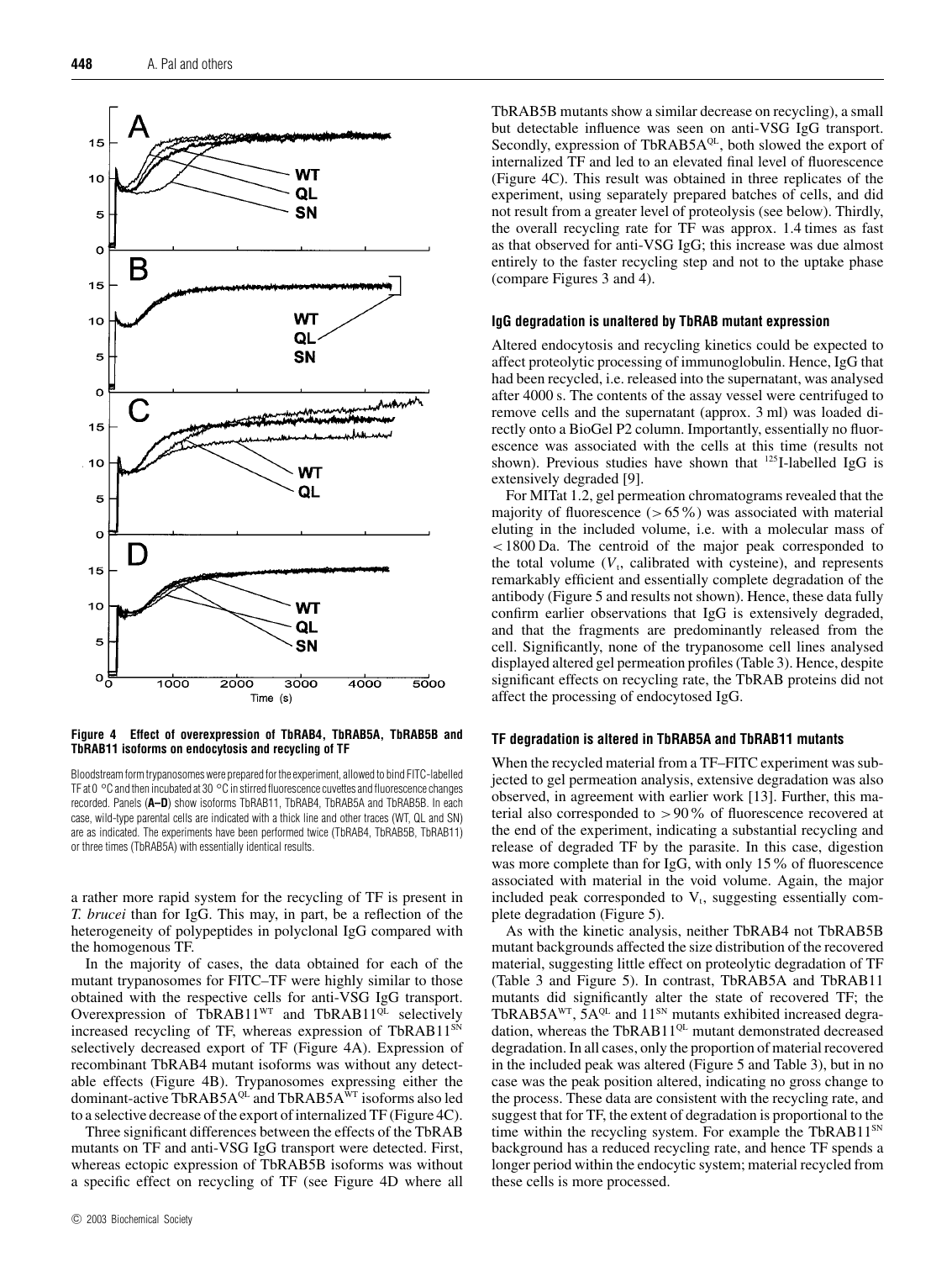

**Figure 5 Effect of overexpression of TbRAB4, TbRAB5A, TbRAB5B and TbRAB11 isoforms on the degradation of TF**

Following a round of endocytosis and recycling of TF, assays were terminated after 4000 s by centrifugation and the supernatants removed and chromatographed on a column of BioGel P2. **(A)** Wild-type parental cells (- $\blacksquare$ -), TbRAB11<sup>QL</sup>-expressing cells (- $\Box$ -), TbRAB11<sup>SN</sup>-expressing cells (-O-). (**B**) Wild-type parental cells (- $\blacksquare$ -), TbRAB4<sup>SN</sup>-expressing cells (- $\Box$ -). (**C**) Wild-type parental cells (- $\blacksquare$ -), TbRAB5A wild-type overexpressing cells (- $\triangle$ -), TbRAB5AQ<sup>QL</sup>-expressing cells (-O-). (**D**) Wild-type parental cells (- $\blacksquare$ -), TbRAB5B<sup>SN</sup>-expressing cells (- $\Box$ -). V<sub>o</sub> and V<sub>t</sub> indicate the positions of the column void volume and total included volume respectively.

# **DISCUSSION**

Our data provide new evidence for the receptor-mediated endocytosis of surface immune complexes in trypanosomes, as well as providing confirmatory evidence for receptor-mediated endocytosis of TF [12]. These ligands have been demonstrated to enter acidic compartments that quench the fluorescence of an attached fluorescein probe. In addition, transit through the cell is energy dependent and leads to extensive internal proteolysis of both ligands. Proteolysis of IgG and TF was shown by increased fluorescence of the proteolysed ligands and their altered molecular mass following release from the cell.

The use of mutant Rab proteins has been of major value in determining the physiological role of Rabs in other cell systems. The approach is based upon the ability to make GTP-and GDPlocked forms of the proteins, with dominant effects over the endogenous Rab protein. Effects of the mutant TbRAB11 isoforms on ligand recycling are clear: both the wild-type over-

## **Table 3 Influence of TbRAB proteins on degradation of IgG and transferrin in trypanosomes**

Data are taken from gel filtration experiments on the supernatants from cells allowed to endocytose and recycle anti-MITat 1.2 VSG IgG (results not shown) and transferrin (data from Figure 5). Peak 1 corresponds to the fluorescence recovered in the void volume, whereas Peak 2 corresponds to the major peak within the included volume. Fluorescence recovered from the entire elution was normalized to 100 % to facilitate comparison between experiments. Par, parental bloodstream form cells (MITat 1.2); 4SN, TbRAB4 overexpressor; 5AWT, TbRAB5A wild-type overexpressor; 5AQL, TbRAB5A overexpressor; 5BSN, TbRAB5B overexpressor; 11QL, TbRAB11 overexpressor; 11SN, TbRAB11 overexpressor. Errors are the difference of independent experiments for  $n = 2$  or the standard deviation for  $n > 2$ . The number of independent experiments (n) is indicated. \*Significant difference ( $P < 0.003$ ) to parental cells as indicated by Student's unpaired t-test, one-tailed distribution and assuming homoscedastic sample variance.

|             | lgG          |              |            | Transferrin  |              |                |  |
|-------------|--------------|--------------|------------|--------------|--------------|----------------|--|
|             | % Peak 1     | % Peak 2     | $\sqrt{n}$ | % Peak 1     | % Peak 2     | n              |  |
| Par         | $23.5 + 0.5$ | $66.8 + 0.7$ | 10         | $15.4 + 1.0$ | $68.0 + 1.2$ | 12             |  |
| 4SN         | $23.1 + 1.0$ | $66.6 + 0.4$ | 2          | $14.4 + 1.3$ | $68.3 + 1.9$ | 2              |  |
| 5AWT        | $23.8 + 0.6$ | $66.5 + 0.5$ | 2          | $5.2 + 0.1$  | $84.7 + 2.6$ | $2^*$          |  |
| 5AQL        | $23.3 + 0.1$ | $66.6 + 0.9$ | 2          | $5.2 + 0.6$  | $83.2 + 1.4$ | $3^*$          |  |
| 5BSN        | $23.0 + 0.7$ | $66.7 + 1.3$ | 2          | $14.5 + 0.9$ | $66.9 + 0.6$ | $\overline{2}$ |  |
| 11QL        | $24.2 + 1.2$ | $67.5 + 2.0$ | 2          | $32.7 + 1.1$ | $53.2 + 1.8$ | $3*$           |  |
| <b>11SN</b> | $23.6 + 1.5$ | $66.8 + 1.5$ | 2          | $2.0 + 0.2$  | $89.9 + 0.6$ | $2^*$          |  |

expresser TbRAB11<sup>WT</sup>, and the dominant positive, TbRAB11<sup>QL</sup> have no effect on endocytosis but do accelerate exocytosis, i.e. the recycling phase. In addition, the dominant negative, TbRAB11<sup>SN</sup> mutant had no effect on endocytosis but did slow the recycling portion of the cycle. These results agree with previous data, where TbRAB11 co-localized with both internalized anti-VSG IgG and with TF [11,15,29], and also with similar findings in mammalian cells where Rab11 acts on receptor-mediated endocytosis and recycling, including TF [27,30,31]. No influence was found for mutant TbRAB4 on ligand recycling, which is distinct from the mammalian system where Rab4 acts on receptor recycling and ligand recycling [32].

The effects of TbRAB5 on ligand cycling in bloodstream form *T. brucei* are more complex. Expression of TbRAB5B mutants slowed recycling but did not affect the endocytic part of anti-VSG IgG cycling, whereas their effects on TF recycling were much reduced or absent. The observation that TbRAB5AQL decreases the recycling rate is consistent with observations that TbRAB5A $QL$  leads to moderately swollen endosomes [11]; an increased volume of these compartments would be expected to decrease the efficiency of exit of cargo from the early endosome, and hence slow the overall recycling rate. The mechanism for the small continuous increase in the final fluorescence of the material derived from FITC-labelled TF following transit through cells that express TbRAB5A<sup>QL</sup>, is not yet clear, but is matched by an increase in the degradation of this material as assessed by gel filtration.

In mammalian cells Rab5 proteins are thought to be involved either close to or actually in the endocytic step and certainly act before Rab11 [22]. Overexpression of either the wild-type or QL isoform of TbRAB5A has no detectable effect on endocytosis of low density lipoprotein in the bloodstream form of the parasite, but does have a profound effect in the procyclic stage, where basal levels of endocytic activity are at least an order of magnitude lower [11]. It is possible that the level of endocytosis in the bloodstream form is so rapid, that a critical component is rate-limiting, with the consequence that it may be impossible to stimulate the process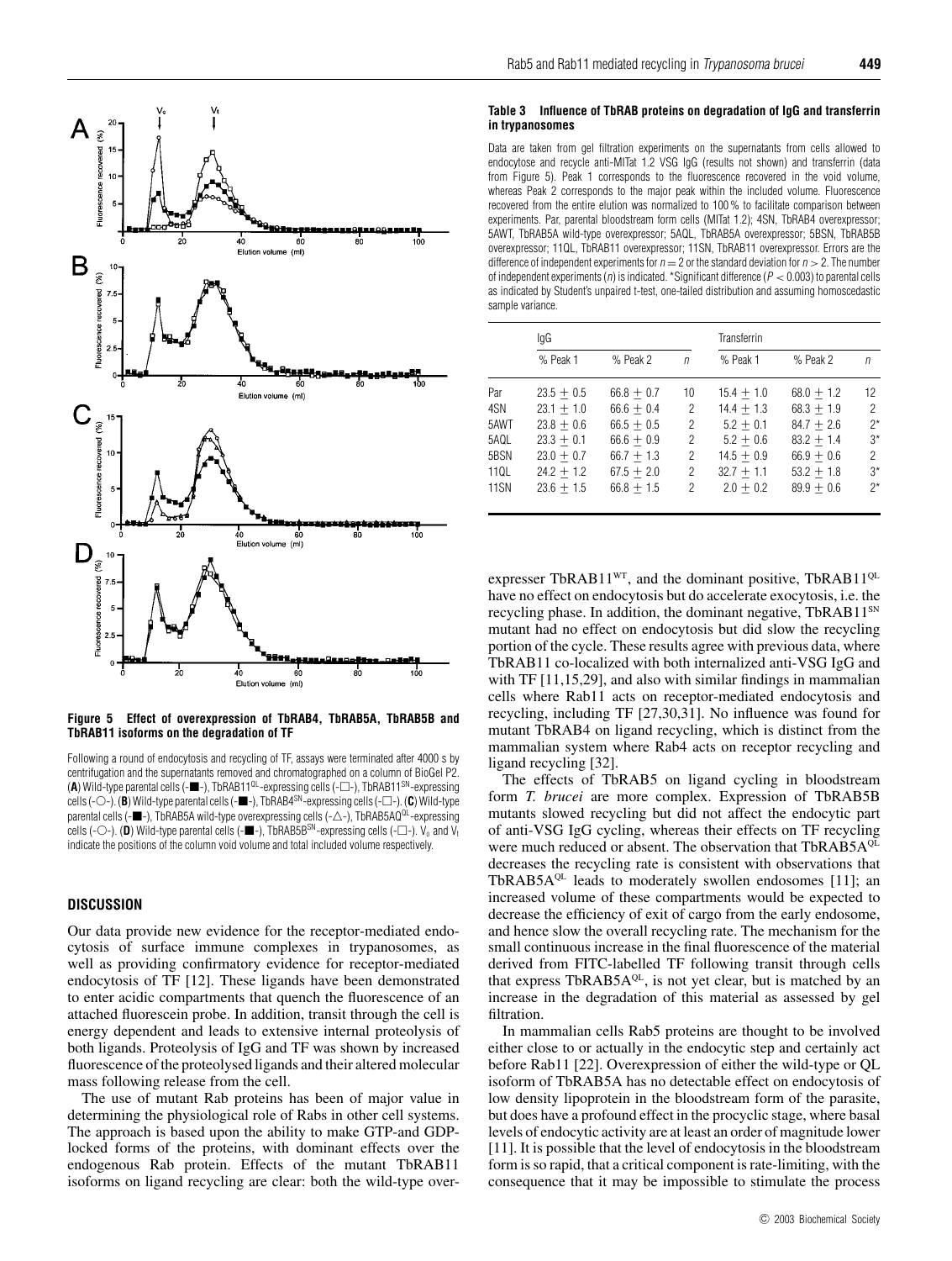further. In addition, the mechanism of endocytosis itself may differ substantially in the trypanosome from that described for higher eukaryotes, as the AP-2 (activator protein 2) complex appears absent from the genome, and GPI-anchored proteins are endocytosed via a clathrin-mediated pathway [14,33].

The fluorescein-tagged peptides derived from both TF and anti-VSG IgG were extensively degraded inside an endosomal compartment in the parent strain. The extent of proteolysis of IgG was unaffected by mutant TbRAB expression, but proteolysis of TF was increased by the expression of the mutant TbRABs (TbRAB11<sup>SN</sup>, TbRAB5A<sup>QL</sup>, TbRAB5A<sup>WT</sup>) that slowed the overall recycling of TF. In addition, TF proteolysis was decreased by the expression of TbRAB11<sup>QL</sup>, which accelerated recycling. The most probable reason for these effects is an increase or decrease in residence time of the ligand in the endosomal compartment, leading to an equivalent change in exposure time to the proteolytic activities responsible for degradation. The lack of a similar effect on IgG could be due to differences in the pathway taken by IgG and TF, or that TF and IgG significantly differ in protease sensitivities. The first possibility is supported by observations here that the transit time for TF through the endosome is significantly shorter than that for anti-VSG IgG.

A role for TF recycling via the endocytic system is well established as a mechanism for the nutritional uptake of iron [12], but the idea that recycling surface immune complexes play a role in the trypanosome life cycle is relatively new [9]. It is well established that antigenic variation is the major mechanism by which the African trypanosome avoids host immune defences. Endosomal recycling of surface immune complexes may contribute to the parasite defence repertoire against host antibody response, and is based on two recent findings. First, that bloodstream form trypanosomes can escape from antibody-mediated aggregates without injury and then remain competent to grow and divide at an undiminished rate [9], and second, the findings in the present study, which demonstrate that surface immune complexes can be endocytosed and the surface immunoglobulins degraded within the endosomal system. Many trypanosomes found in more primitive vertebrates than mammals, for example in fish, appear to lack a VSG and yet their infections in these hosts persist for many days, and even as long as several months [34]. The clearance mechanism for surface immune complexes may have arisen as an early evolutionary defence mechanism for the parasite, appearing before the advent of antigenic variation.

The fluorescence assays used in this work were carried out in the laboratory of H. Paul Voorheis, Trinity College, Dublin, Ireland, and this is gratefully acknowledged. We thank Mark Carrington (Cambridge), Peter Overath (Tubingen), Markus Engstler (Munich) and Derek Nolan (Dublin) for various discussions on endocytosis in trypanosomes. This work was supported by a programme grant from the Wellcome Trust (to M. C. F.).

# **REFERENCES**

- 1 Sibley, L. D. and Andrews, N. W. (2000) Cell invasion by unpalatable parasites. Traffic **1**, 100–106
- 2 Vazquez-Boland, J. A., Kuhn, M., Berche, P., Chakraborty, T., Dominguez-Bernal, G., Goebel, W., Gonzalez-Zorn, B., Wehland, J. and Kreft, J. (2001) Listeria pathogenesis and molecular virulence determinants. Clin. Microbiol. Rev. **14**, 584–640
- 3 Tortorella, D., Gewurz, B. E., Furman, M. H., Schust, D. J. and Ploegh, H. L. (2000) Viral subversion of the immune system. Annu. Rev. Immunol. **18**, 861–926
- 4 Cross, G. A. (1990) Cellular and genetic aspects of antigenic variation in trypanosomes. Annu. Rev. Immunol. **8**, 83–110
- 5 Kyes, S., Horrocks, P. and Newbold, C. (2001) Antigenic variation at the infected red cell surface in malaria. Annu. Rev. Microbiol. **55**, 673–707
- 6 Jackson, D. J., Owen, M. J. and Voorheis, H. P. (1985) A new method for the rapid purification of both the membrane-bound and released forms of the variant surface glycoprotein from Trypanosoma brucei. Biochem. J. **230**, 195–202
- 7 MacLean, L., Odiit, M. and Sternberg, J. M. (2001) Nitric oxide and cytokine synthesis in human African trypanosomiasis. J. Infect. Dis. **184**, 1086–1090
- 8 Seyfang, A., Mecke, D. and Duszenko, M. (1990) Degradation, recycling, and shedding of Trypanosoma brucei variant surface glycoprotein. J. Protozool. **37**, 546–552
- 9 O'Beirne, C., Lowry, C. M. and Voorheis, H. P. (1998) Both IgM and IgG anti-VSG antibodies initiate a cycle of aggregation-disaggregation of bloodstream forms of Trypanosoma brucei without damage to the parasite. Mol. Biochem. Parasitol. **91**, 165–193
- 10 Coppens, I., Baudhuin, P., Opperdoes, F. R. and Courtoy, P. J. (1988) Receptors for the host low density lipoproteins on the hemoflagellate Trypanosoma brucei: purification and involvement in the growth of the parasite. Proc. Natl. Acad. Sci. U.S.A. **85**, 6753–6757
- 11 Pal, A., Hall, B. S., Nesbeth, D. N., Field, H. I. and Field M. C. (2002) Differential endocytic functions of Trypanosoma brucei Rab5 isoforms reveal a glycosylphosphatidylinositol-specific endosomal pathway. J. Biol. Chem. **277**, 9529–9539
- 12 Steverding, D., Stierhof, Y. D., Fuchs, H., Tauber, R. and Overath P. (1995) Transferrinbinding protein complex is the receptor for transferrin uptake in Trypanosoma brucei. J. Cell Biol. **131**, 1173–1182
- 13 Grab, D. J., Wells, C. W., Shaw, M. K., Webster, P. and Russo, D. C. (1992) Endocytosed transferrin in African trypanosomes is delivered to lysosomes and may not be recycled. Eur. J. Cell Biol. **59**, 398–404
- 14 Prekeris, R., Klumperman, J. and Scheller, R. H. (2000) A Rab11/Rip11 protein complex regulates apical membrane trafficking via recycling endosomes. Mol. Cell **6**, 1437–1448
- 15 Jeffries, T. R., Morgan, G. W. and Field, M. C. (2001) A developmentally regulated rab11 homologue in Trypanosoma brucei is involved in recycling processes. J. Cell Sci. **114**, 2617–2626
- 16 Field, H., Farjah, M., Pal, A., Gull, K. and Field, M. C. (1998) Complexity of trypanosomatid endocytosis pathways revealed by Rab4 and Rab5 isoforms in Trypanosoma brucei. J. Biol. Chem. **273**, 32102–32110
- 17 Nolan, D. P., Jackson, D. G., Windle, H. J., Pays, A., Geuskens, M., Michel, A., Voorheis, H. P. and Pays, E. (1997) Characterization of a novel, stage-specific, invariant surface protein in Trypanosoma brucei containing an internal, serine-rich, repetitive motif. J. Biol. Chem. **272**, 29212–29221
- 18 Wirtz, E., Leal, S., Ochatt, C. and Cross, G. A. (1999) A tightly regulated inducible expression system for conditional gene knock-outs and dominant-negative genetics in Trypanosoma brucei. Mol. Biochem. Parasitol. **99**, 89–101
- 19 Yang, F., Lum, J. B., McGill, J. R., Moore, C. M., Naylor, S. L., van Bragt, P. H., Baldwin, W. D. and Bowman, B. H. (1984) Human transferrin: cDNA characterization and chromosomal localization Proc. Natl. Acad. Sci. U.S.A. **81**, 2752–2756
- 20 Handbook of Fluorescent Probes and Research Products. (Web edition) Chapter 1: Fluorophores and Their Amine-Reactive Derivatives. http://www.probes.com/handboook/
- 21 Macara, I. G. and Brondyk, W. H. (1995) Oligonucleotide mutagenesis of Rab GTPases. Methods Enzymol. **257**, 107–118
- 22 Bucci, C., Parton, R. G., Mather, I. H., Stunnenberg, H., Simons, K., Hoflack, B. and Zerial, M. (1992) The small GTPase rab5 functions as a regulatory factor in the early endocytic pathway. Cell. **70**, 715–728
- 23 Stenmark, H., Parton, R. G., Steele-Mortimer, O., Lutcke, A., Gruenberg, J. and Zerial, M. (1994) Inhibition of rab5 GTPase activity stimulates membrane fusion in endocytosis. EMBO J. **13**,1287–1296
- 24 Jeffries, T. R., Morgan, G. W. and Field, M. C. (2002) TbRAB18, a developmentally regulated Golgi GTPase from Trypanosoma brucei. Mol. Biochem. Parasitol. **121**, 63–74
- 25 Fiordalisi, J. J., Holly, S. P., Johnson, R. L., Parise, L. V. and Cox, A. D. (2002) A distinct class of dominant negative Ras mutants: cytosolic GTP-bound Ras effector domain mutants that inhibit Ras signaling and transformation and enhance cell adhesion. J. Bio.l Chem. **277**, 10813–10823
- 26 Nolan, D. P. and Voorheis, H. P. (2000) Hydrogen ion gradients across the mitochondrial, endosomal and plasma membranes in bloodstream forms of Trypanosoma brucei solving the three-compartment problem. Eur. J. Biochem. **267**, 4601–4614
- 27 Schlierf, B., Fey, G. H., Hauber, J., Hocke, G. M. and Rosorius, O. (2000) Rab11b is essential for recycling of transferrin to the plasma membrane. Exp. Cell Res. **259**, 257–265
- 28 Mohrmann, K., Leijendekker, R., Gerez, L. and van Der Sluijs, P. (2002) Rab4 regulates transport to the apical plasma membrane in Madin-Darby canine kidney cells. J. Biol. Chem. **277**, 10474–10481
- 29 Miaczynska, M. and Zerial, M. (2002) Mosaic organization of the endocytic pathway. Exp. Cell Res. **272**, 8–14
- 30 Lindsay, A. J., Hendrick, A. G., Cantalupo, G., Senic-Matuglia, F., Goud, B., Bucci, C. and McCaffrey, M. W. (2002) Rab coupling protein (RCP), a novel Rab4 and Rab11 effector protein. J. Biol. Chem. **277**, 12190–12199